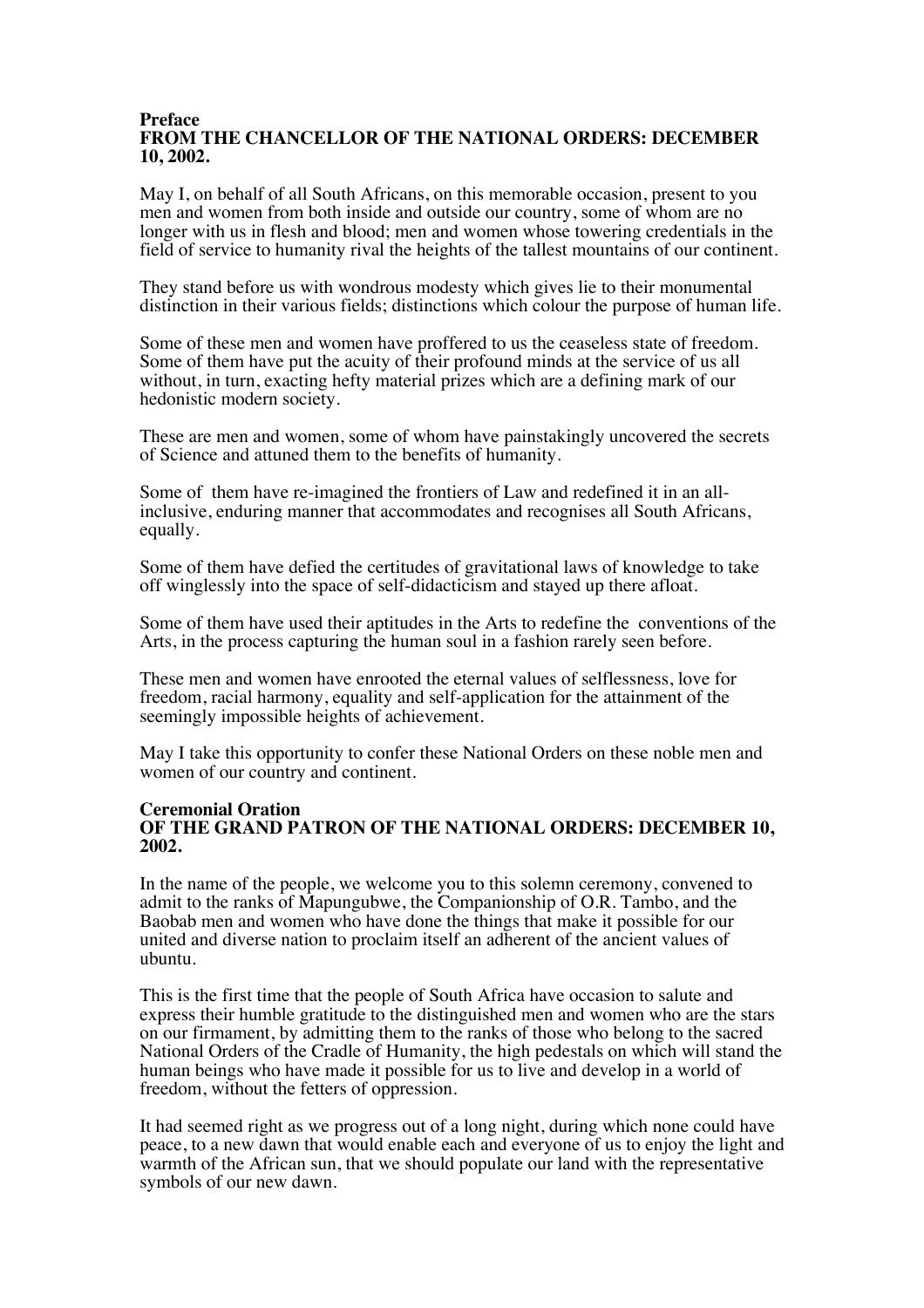These will mark out our little perimeter of the earth. They will tell a story of what and who we have been, what and who we are, and what and who we shall be. These are our new National Orders that will, today, receive their very first distinguished members.

We have convened today at the seat of government, the Union Buildings, to admit some among us to the Order of the Baobab. These are compatriots who, without discrimination and at exceptional cost to themselves, have rendered exceptional service to the people of South Africa, far beyond the call of duty. They have acted as the Baobab colossus given to us by the natural world, which has served the people of South Africa through the millennia in many ways.

We have convened today at the seat of government, the Union Buildings, to admit our friends from the rest of the world to the Order of the Companions of O.R.Tambo. These are citizens of other countries and the world, who, without discrimination and at exceptional cost to themselves, their countries and people, have made an exceptional contribution to the efforts of the people of South Africa to define themselves as human beings, towards which objective, Oliver Reginald Tambo sacrificed his life.

We have convened today at the seat of government, the Union Buildings, to admit some exceptional persons to the Order of Mapungubwe. These are people whose activities cannot but be described as excellent. They are the men and women who dared to act outside the boundaries of the ordinary, taking upon themselves the skill and daring of the majestic bird which stands on permanent guard to protect the nation. Her wings commune with the beams of the rising sun on our Coat of Arms, as the people of Mapungubwe conversed with nature, the peoples of the universe, and the world of creative thought.

These National Orders represent the nobility of human endeavour. For all time, men and women will be admitted as esteemed members of these Orders, subject to the precedence and authority of our National Anthem, our National Flag, and our National Coat of Arms, which represent the highest symbolic repositories of our common nationhood.

In time, there will be three additional National Orders whose distinguished members will be those among our people who are the handmaidens of our liberty, who represent our creative talent, who manifest the national gift of courage that rises with danger.

The people of South Africa continue to work together to overcome their common problems, and to discharge their responsibilities to themselves and the rest of the world, conscious of their responsibility as the Cradle of Humanity. They continue to work together to give birth to a society of peace, progress, democracy and human rights, individual fulfilment, a shared nationhood and a new patriotism, human solidarity and international friendship. Our society changes everyday. Everyday, the circumstances that inform the life and thoughts of millions of South Africans change.

Times and circumstances change, at all times giving birth to new realities. A changeable world tells us of the absence of the constant, except the constant reality of change.

That constant factor of change also communicates the message that the people of South Africa are constant in their determination to define themselves as a nation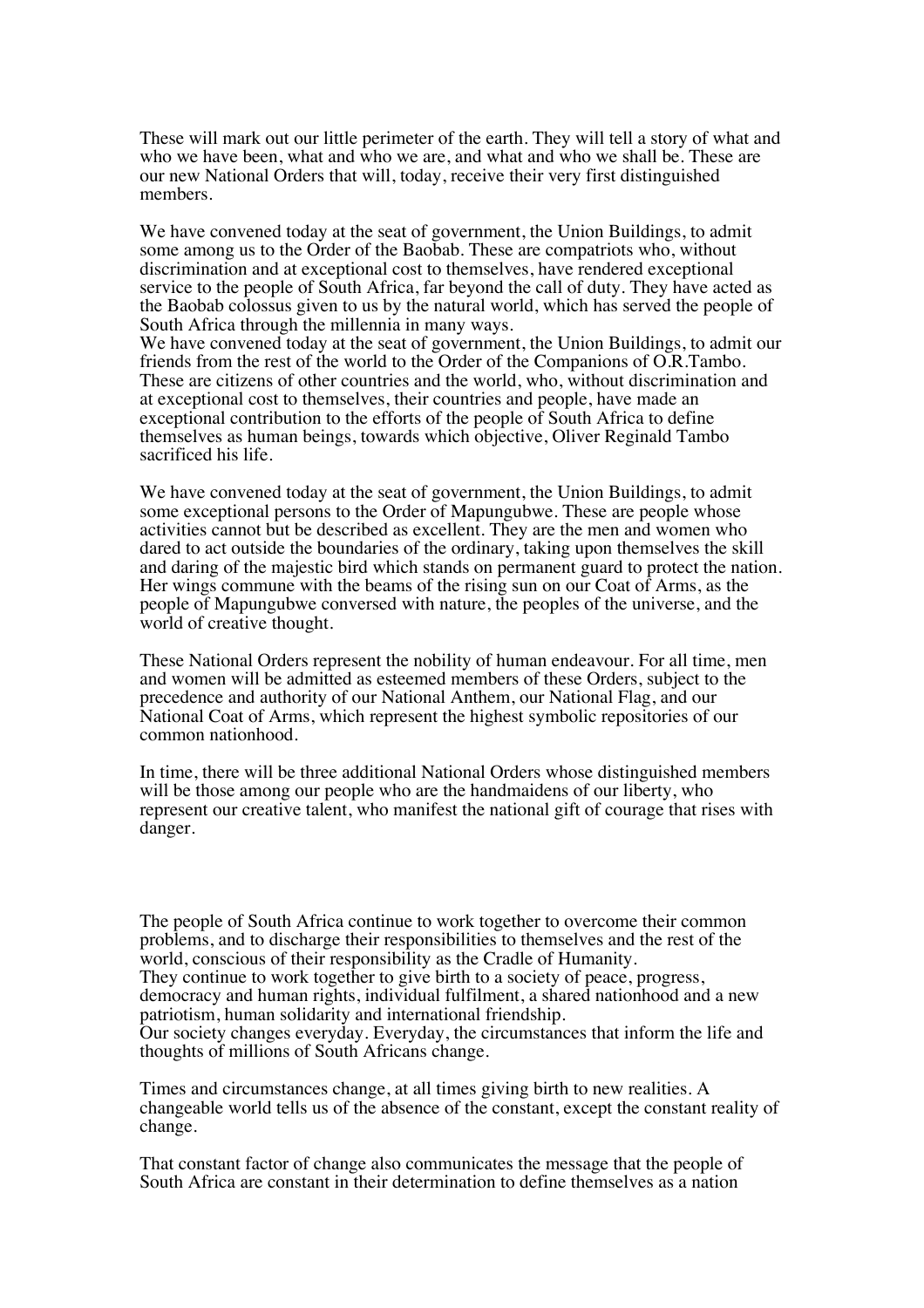united in diversity, despite and because of our varied races, colours, cultures, beliefs, gender and geographic origins.

Regardless of the long road we have to travel to translate this vision into reality, the people of South Africa are convinced that they must walk along the only highway in their universe on whose paved stones the words are engraved – we are one people, despite our diversity!

We are working together as South Africans to understand where we are today, to define where we need to be tomorrow, to identify the things that have to be done to translate the vision of non-racism and a shared humanity into the actual empowerment of the people freely to determine their destiny.

The life contributions of the heroes and heroines who are the principals of today's National Awards Ceremony, light our way as we advance to the better world that is being born.

Their footprints are the signposts that indicate our route of march, even unto generations that have still to emerge out of the mists of future time.

We are especially blessed that this Ceremony permits us to share a brief encounter with the honoured Members of the National Orders, who live.

We are especially privileged that this Ceremony brings us into communion with the noble souls of the honoured Members of the National Orders, who have departed from the world of the living.

To them all, the living and the dead, on this day, the nation says – bayethe! On this day, let all citizens and patriots proclaim: Glory to the Honoured Members of the National Orders! God bless Africa! Save her children! Grant her peace!

# Order of Proceedings

Presentation of the Order of Mapungubwe, The Order of the Baobab and The Order of the Companions of O.R. Tambo

> 9:30 Arrival of the President and Mrs Z. Mbeki Playing of the National Anthem Word of welcome by the Chancellor of Orders, Reverend F. Chikane

> Investiture ceremony of the new national orders on 10 December 2002 at the Union Buildings

Luncheon

The Advisory Council consists of the following members: Prof E. Botha, Mr F.G. Brownell, Bishop M. Dandala, Prof G. Ellis, Prof G.J. Gerwel, Mr A.M. Kathrada, Lt-Gen L.S.L.N. Moloi, Mr M.M.T.B. Msimang, Dr Y. Muthien, Prof S. Saunders and Mrs A. Sisulu.

Recipients Adelle Searle (1944 - 1998)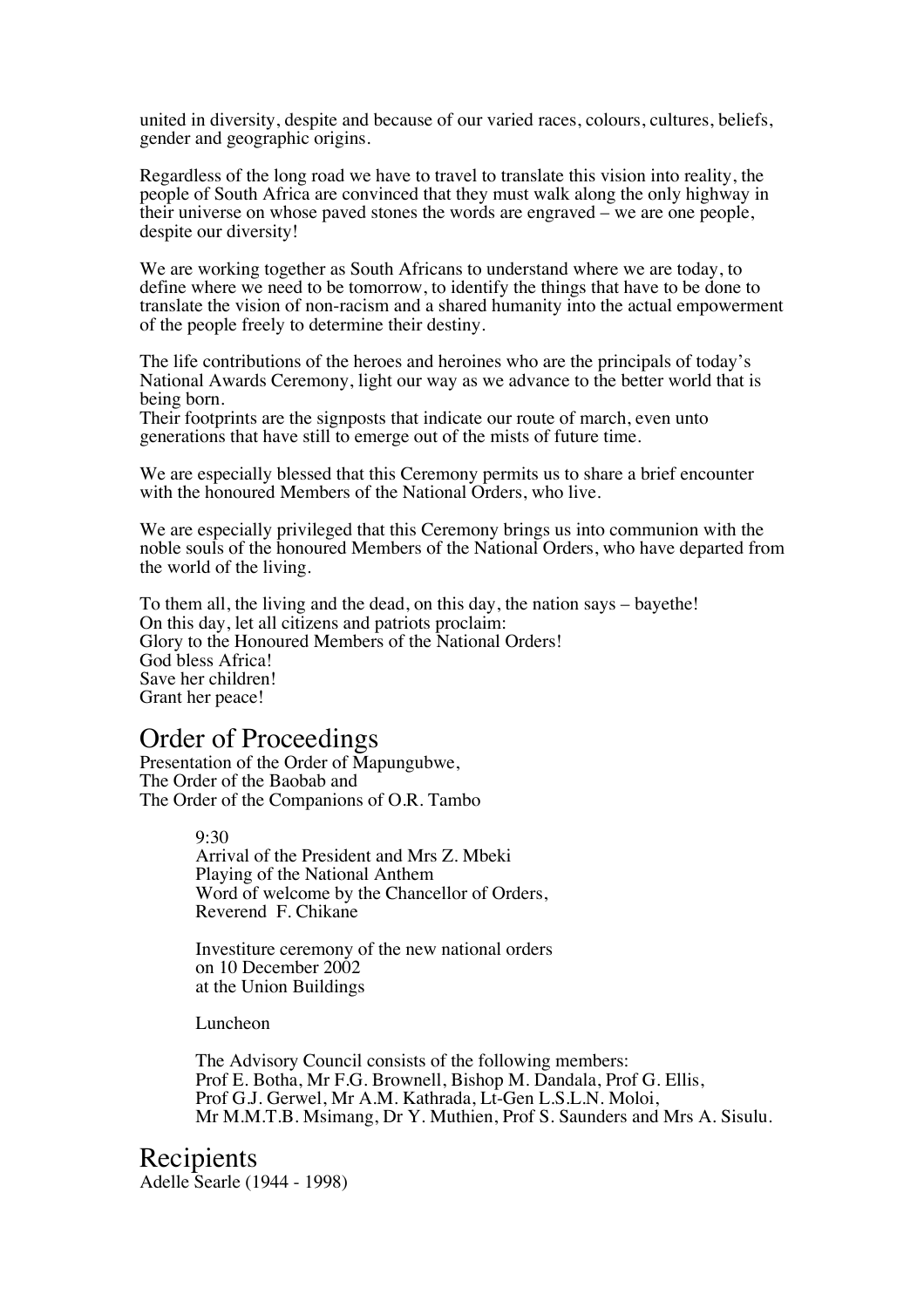Elizabeth Abrahams Eva Makoka Clara Basenjeng Masinga Thelma Henderson Ian Haggie (1917 - 2002) Prof Stuart Saunders Dr Yvonne Muthien Noria Mabasa Bishop Hamilton Mvumelwano Dandala Mark Shope (1918 - 1998) Moses Mabhida (1923 - 1986) Prof Friedel Sellschop (1930 - 2002) Justice Ismail Mahomed (1930 - 2000) Marinus Daling (1948 - 2002) Dr Adelaide Tambo Dr S.M. Motsuenyane Prof Thamsanga W. Khambule Chief Justice Arthur Chaskalson Olof Palme (1927 - 1986) Mahatma Gandhi (1869 - 1948) Dr Kenneth David Kaunda Hamilton Naki Prof Peter Beighton Sir Basil Schonland (1896 - 1972)

Prof Allan M. Cormack (1924 - 1998) Frederik Willem de Klerk Dr Nelson Rolihlahla Mandela

# Adele Searll (1944 - 1998)

#### ORDER OF THE COUNSELLOR OF THE BAOBAB, BRONZE (POSTHUMOUS)

#### FOR OUTSTANDING ACHIEVEMENT IN CAMPAIGNING AGAINST DRUGS AND THE ESTABLISHMENT OF DRUG-COUNSELLING CENTRES

Adele Searll, born in Cape Town on 25 September 1944, was a passionate anti-drug campaigner whose work included the founding of the Cape Town Drug-Counselling Centre. She was involved with this organisation for more than a decade.

A growing drug problem in the Western Cape meant that hospital outpatient departments and welfare agencies were flooded with addicts and their families seeking help. In 1983, Adele joined a group of doctors and other professionals in forming the Drug Action Committee. The goal of this Committee was to raise adequate funds to open a drug-counselling service.

In February 1985, the Drug-Counselling Centre was opened. She remained involved as a committee member, fundraiser, and for a term, as Chairperson until 1996. Facing ongoing financial problems, Adele ensured that the Centre survived a climate in which many NGOs were forced to their knees. She saw the Centre develop from a small counselling service to a three-level intervention programme, offering solutions to drug problems in the areas of treatment, training and prevention.

## Elizabeth Abrahams ORDER OF THE COUNSELLOR OF THE BAOBAB, BRONZE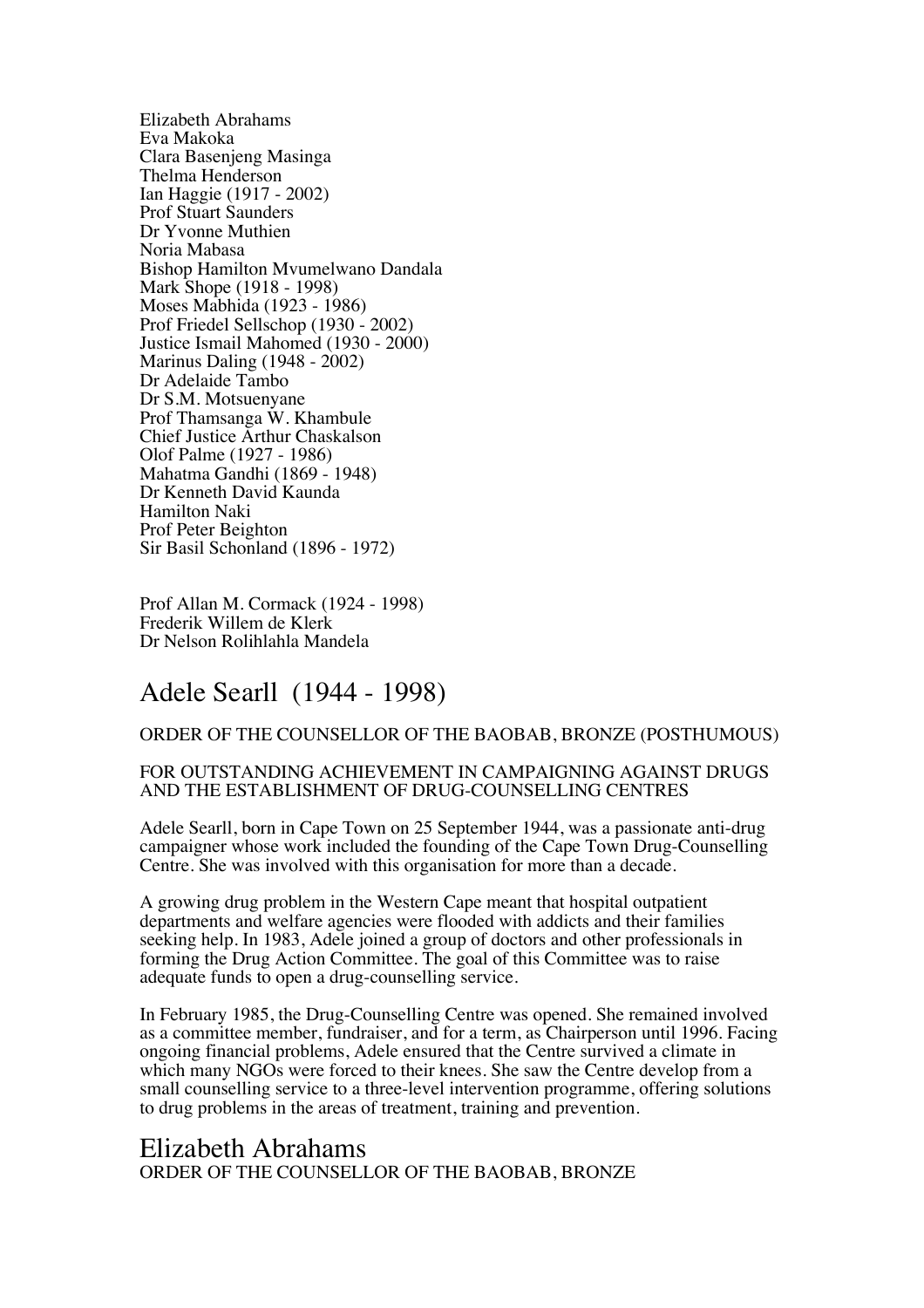### FOR OUTSTANDING COMMITMENT TO FARMWORKERS RIGHTS AND DEMOCRACY

Liz Abrahams, a herione of the working people, is another example of South African resilience.

A factory worker at age 14 in 1940, Liz could easily have been one of those sad statistics on the exploitation of women and farm workers in the many factories and plantations of this country but she refused. Instead, she chose to dedicate her life to changing the fate of her fellow workers by being part of a dedicated struggle that eventually led to this new democracy.

Liz became the secretary of the now legendary Food and Canning Workers' Union in 1956. Her occupation of this post happened at a time when leaders of the trade-union movement were severely harassed with bannings and sometimes imprisonment. In fact, when Ray Alexander and Frank Marquard were banned and forced out of the Union, it was Liz who ably took the leadership of the Union, complementing their work.

And when her harassment and detentions commenced in the eighties Liz did not falter in her resolve to continue fighting for a just, democratic, non-racial and non-sexist South Africa. When democracy finally delivered a new parliament in 1994, Liz took her position among the leaders of the new nation.

Liz retired from the National Assembly in 2000 but continues to champion the cause of farm workers.

# Eva Mokoka ORDER OF THE COUNSELLOR OF THE BAOBAB, BRONZE

#### FOR EXCEPTIONAL CONTRIBUTION IN SOCIAL DEVELOPMENT

Evelyn Mokoka is a selfless granny who has dedicated her entire life to serving the meek and weak.

She was honoured with an award from the Giving and Sharing Project, which has been formed to encourage philanthropy among South Africans.

Mrs Mokoka worked as a nurse for the Red Cross since 1954 and carried on with her service even when the Red Cross discontinued its services in the 1965.

She took over and ran the clinic with occasional help from local doctors who volunteered their services.

She also ran a crèche for 13 years and a soup kitchen for the poor.

Evelyn Mokoka is our own lady of the lamp.

# Clara Basenjeng Masinga ORDER OF THE COUNSELLOR OF THE BAOBAB, BRONZE

FOR HER EXCEPTIONAL CONTRIBUTION TO RURAL DEVELOPMENT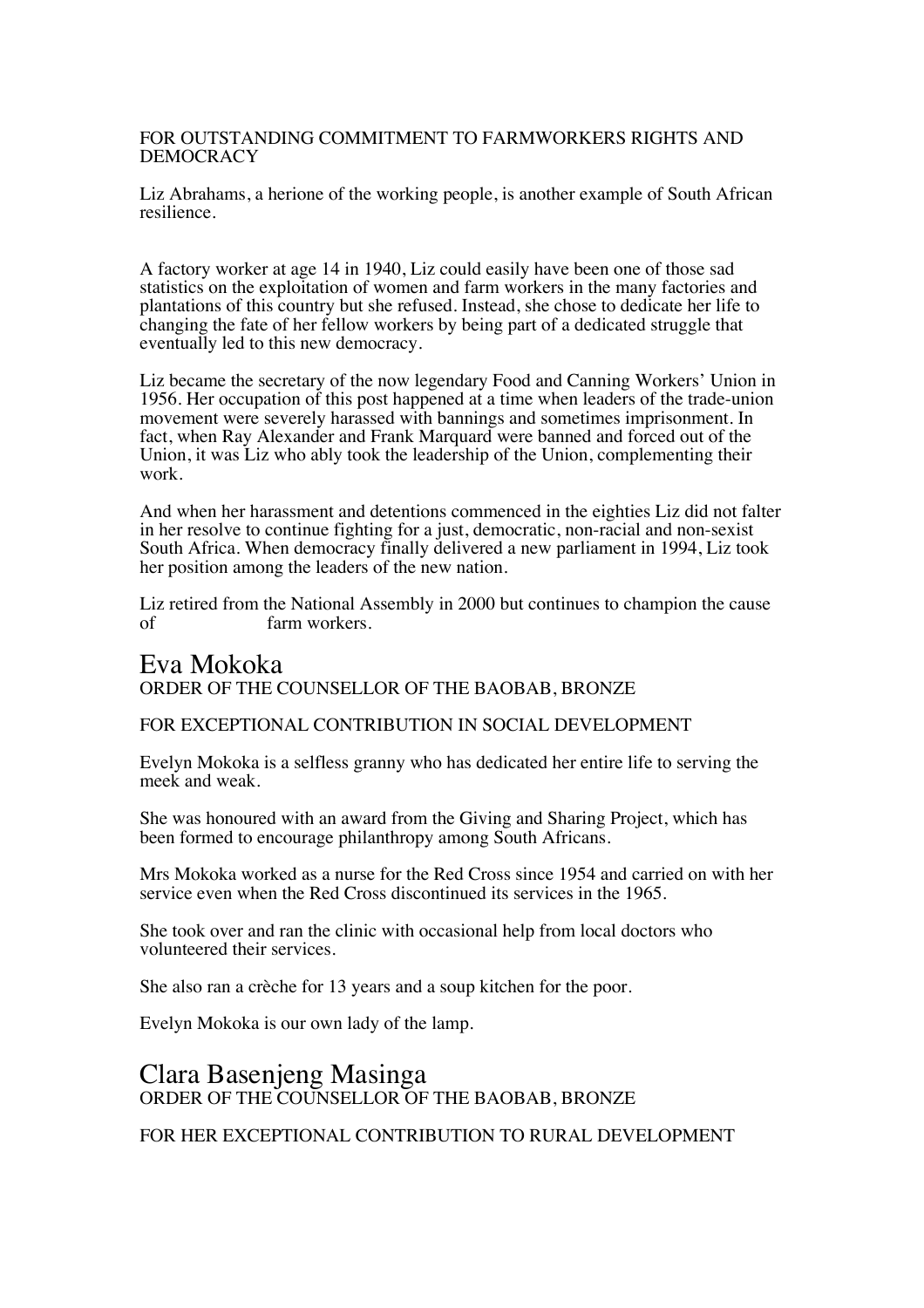Clara Basenjeng Masinga personifies resilience, courage, compassion and innovation. In the face of extreme poverty and despair, she always had that deeply humane ability to understand the suffering of others and a burning desire to do something about it.

Basenjeng is currently a manager of the Kgautswane Multi-purpose Community Centre, which she also helped to get off the ground.

She has facilitated the process of getting final-year university students from different academic backgrounds to do their practicals in various villages. She has assisted various schools in fundraising and the management thereof. Basenjeng also supervises and motivates home-based care groups.

Her numerous awards include the Old Mutual/Sowetan/City Press Award for Community-builder of the Year (1997), Old Mutual/Sowetan Award for Communitybuilder of the Decade (1997), two world awards for innovation in the fight against poverty (held in Washington DC, 2000) and the SA Heroes Award from The Star in 2001.

### Thelma Henderson ORDER OF THE COUNSELLOR OF THE BAOBAB, BRONZE

FOR HER EXCEPTIONAL CONTRIBUTION TO SOCIAL DEVELOPMENT

Grahamstown is privileged to have a person of such stature as Thelma Henderson as one of its residents. residents.

In 1975, she founded the Centre for Social Development in Grahamstown attached to Rhodes University and raised funds to sustain it, on her own.

Thelma Henderson has, over the years, established some 40 schools on surrounding farms and raised over R6 million for township educational projects.

She raises in excess of R2,5 million annually to finance the dozens of other community facilities that she has established to ease the plight of the poor. These include projects such as a school for mentally handicapped children, two service centres for the aged, the Grahamstown Mental Health Society, home-care groups, clinics and hospital visits, a rural outreach programme, a pre-school training programme, which has trained young women from all over the Eastern Cape, and an Adult Education Course in Basic Bookkeeping and Computer Literacy.

Henderson has received a number of awards for her work. These include the Solus Medal for Meritorious Service to the Community and the South African Teachers' Association Centennial Award for Outstanding Contribution to Education.

### Ian Haggie (1917 - 2002) ORDER OF THE GRAND COUNSELLOR OF THE BAOBAB, SILVER (POSTHUMOUS)

#### FOR HIS EXCEPTIONAL CONTRIBUTION TO THE DISADVANTAGED IN SOUTH AFRICA

Ian Haggie has contributed widely to varied aspects of South African life including education, health, finance, culture and the arts. His greatest contribution was the establishment of Primary Health Care Clinics in South Africa. In this he was assisted by the Order of St John, a world-wide organisation synonymous with the current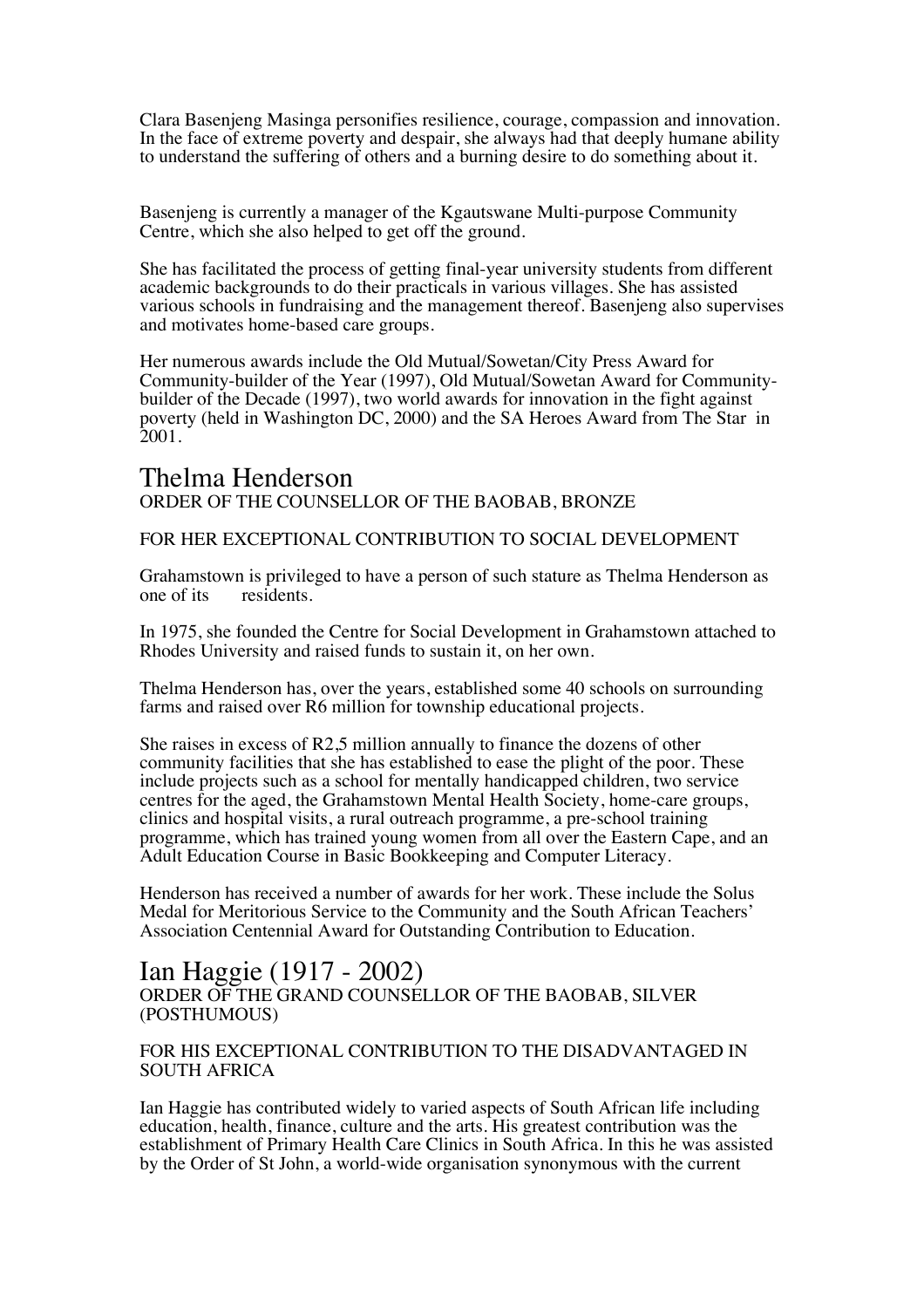ambulance, first aid and home-care services. Among the prized possessions he treasured was the Bailiff Grand Cross awarded by the Queen of England.

### Prof Stuart Saunders ORDER OF THE GRAND COUNSELLOR OF THE BAOBAB, SILVER

#### FOR HIS MEDICAL RESEARCH AND CONTRIBUTION TO UNIVERSITY EDUCATION

Stuart Saunders qualified in medicine at the UCT in 1953 and did postgraduate work at the Royal Postgraduate Medical School at Hammersmith in London and at Harvard University in Boston. He headed the department of medicine at UCT from 1971 to 1980, where he founded the Liver Research Group and published numerous scientific articles in this regard.

As Vice-Chancellor of UCT from 1981 to 1996, Saunders administered an unprecedented increase in the enrollment of black students.

He also served in the National Working Group established by the Minister of Education to look at the structure of higher education.

Today, he is a consultant physician at Groote Schuur Hospital and a specialist in liver disease.

# Dr Yvonne Muthien

### ORDER OF THE GRAND COUNSELLOR OF THE BAOBAB, SILVER

FOR HER LEADERSHIP AND EXCEPTIONAL CONTRIBUTION TO THE DEVELOPMENT OF A NEW INCLUSIVE NATIONAL IDENTITY THROUGH NATIONAL SYMBOLS

Call her the mother of national symbols.

Yvonne Muthien currently serves as Chairperson of the President's Advisory Council for National Orders under President Thabo Mbeki. She served former President Mandela in the same capacity.

She was mandated by the Advisory Council to head a technical committee to review the system of national orders: a task that she performed with zeal and great results.

The process that she led finally produced three new Orders: The Order of Mapungubwe (for singular and unique achievement), The Order of the Baobab (for unique and dedicated service to the country) and the Order of the Companions of Oliver Tambo (for foreign dignitaries). The new designs are inspired by indigenous history and symbols and have broken new ground in international heraldry.

Noria Mabasa ORDER OF THE GRAND COUNSELLOR OF THE BAOBAB, SILVER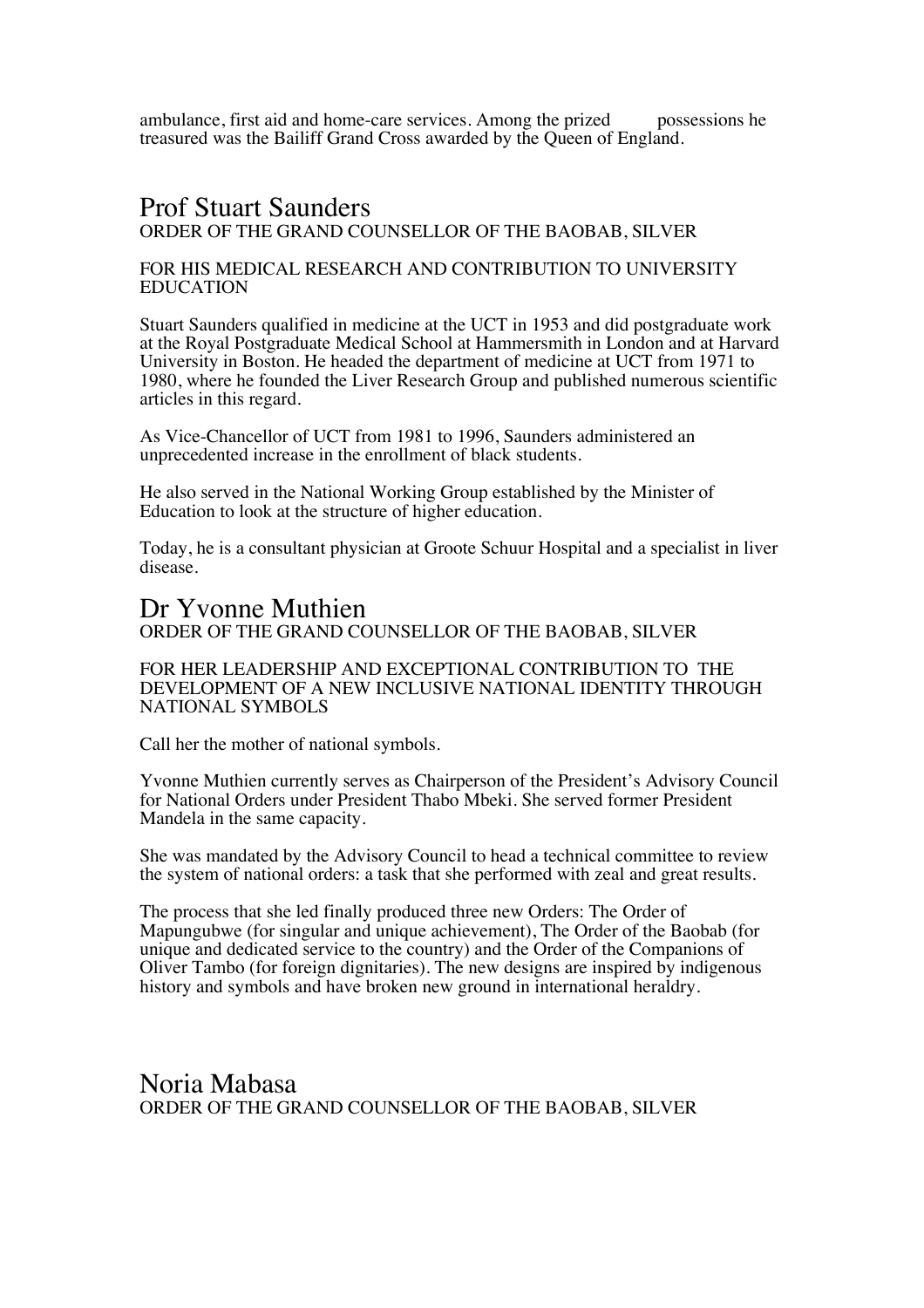#### FOR HER EXCEPTIONAL ACHIEVEMENTS IN UNIQUE FORMS OF FINE ARTS UNDER TRYING CIRCUMSTANCES

Noria Mabasa is a fearless artist who for the past 30 years has excelled in the competitive world of art in South Africa and abroad. She started in 1983 as a clay- figure artist. When she decided to move to woodcarving in 1994, she was seen as a rebel among the traditionalists and her fellow male artists.

A substantial number of articles have been written about her and are in circulation both locally and internationally. Major reference books on South African art and artists are not complete without her work and contribution to arts and culture.

# Bishop Hamilton Mvumelwano Dandala ORDER OF THE GRAND COUNSELLOR OF THE BAOBAB, SILVER

FOR HIS EXCEPTIONAL EFFORTS IN PEACE-MAKING, THE RENEWAL OF SOUTH AFRICAN SOCIETY AND NATION-BUILDING

Mvumelwano Dandala is a peace-maker.

In the early 80s as a prominent member of the Interdenominational African Ministries' Association, this priest started a conflict-resolution programme to deal with running battles between the United Democratic Front and Azanian People's Organisation in Port Elizabeth in the Eastern Cape.

In later years, his experience in Port Elizabeth assisted him to face similar conflict situations at several Johannesburg hostels and on the East Rand.

As General Missionary Secretary of the Methodist Church of Southern Africa, umfundisi has helped the church to focus on mobilising community resources for selfdevelopment.

He continues to help South Africans to understand the need for a transformed individual, spiritual and social existence.

### Mr Mark Shope (1918 - 1998) ORDER OF THE SUPREME COUNSELLOR OF THE BAOBAB, GOLD (POSTHUMOUS)

#### FOR HIS EXCEPTIONAL CONTRIBUTION TO THE STRUGGLE AGAINST APARTHEID AND THE DEVELOPMENT OF THE LABOUR MOVEMENT

Mark Shope was the former General-Secretary of South African Congress of Trade Unions. One of South Africa's outstanding working-class intellectuals, he embraced the revolutionary philosophy of Marxism-Leninism. He headed the education department of SACTU for many years.

He was the founder member of the Organisation of African Trade Union Unity and also of the Southern African Trade Union Coordinating Council. He was a commissar in the people's army, Umkhonto weSizwe, and as an MK soldier, among the first to be trained in the Soviet Union. He was a leading member of the South African Communist Party alongside distinguished freedom fighters such as JB Marks, Moses Kotane, Moses Mabhida and Joe Slovo.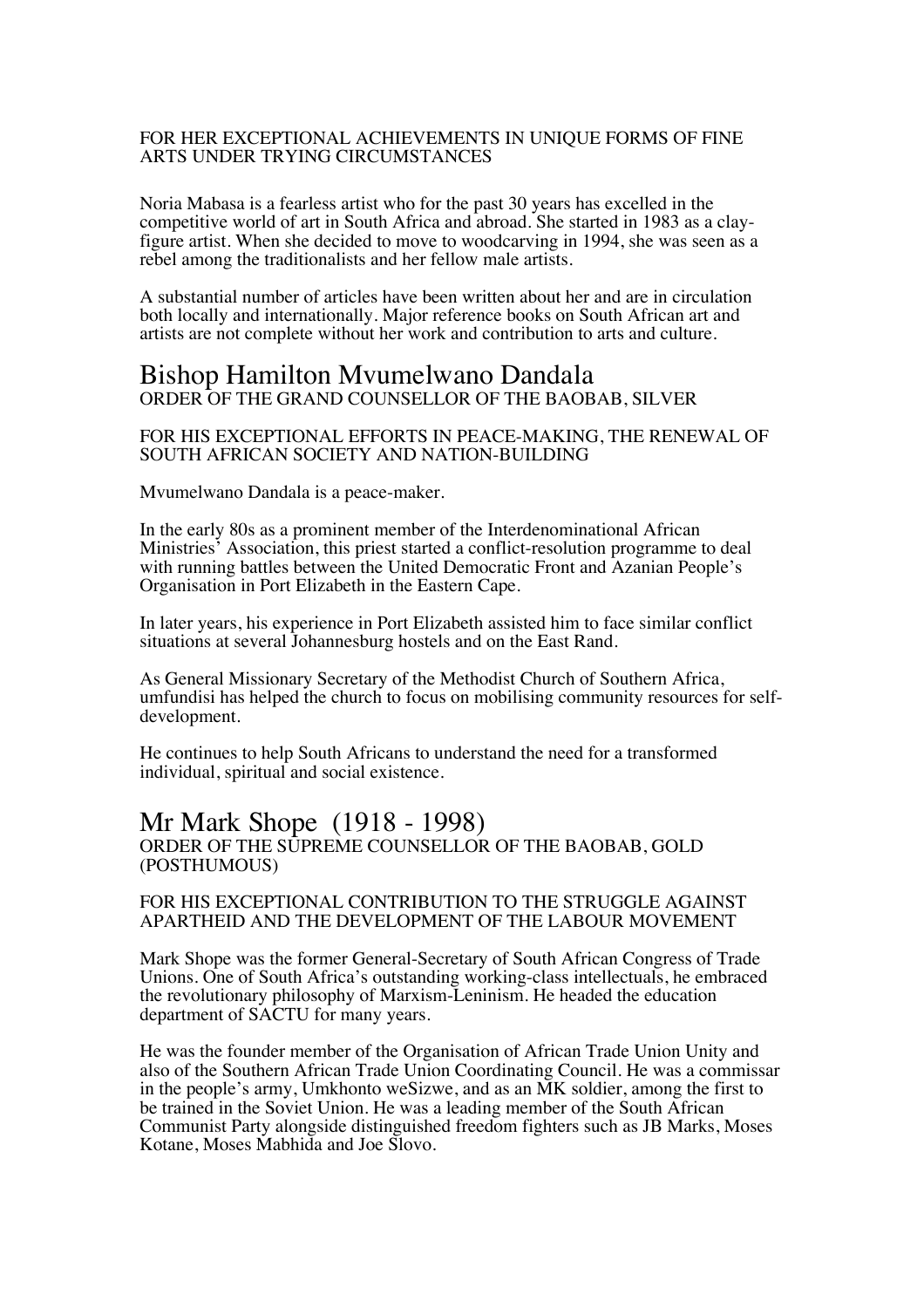After he returned from exile, he was chosen as an honorary president of the Post and Telecommunications Workers' Association, now known as the Communications Workers' Union.

Mark Shope remains an inspiration to the organic intellectuals of South Africa and all the many workers who crossed his path.

### Moses Mabhida (1923 - 1986) ORDER OF THE SUPREME COUNSELLOR OF THE BAOBAB, GOLD (POSTHUMOUS)

#### FOR HIS EXCEPTIONAL CONTRIBUTION TO THE STRUGGLE AGAINST APARTHEID AND UNITY OF THE LABOUR MOVEMENT

Through his determination to make a significant difference in the quality of life of the working class, Moses Mabhida has served the working peoples through his various positions within the ANC, South African Communist Party and South African Congress of Trade Unions (SACTU).

His commitment to change labour practices took on new momentum after the Defiance Campaign in 1952, when he started working full-time for the trade-union movement.

Rising through the lowest ranks of the ANC to later become commander of the people's army, Umkhonto weSizwe, Mabhida fearlessly fought against oppression by defying all attempts to turn the trade unions into appendages of the property-owning classes.

He served the Communist Party first as member and later as General-Secretary, while also serving as Vice-President of SACTU.

Mabhida is an urban legend in narratives on South African working-class struggles.

### Prof Friedel Sellschop (1930 - 2002) ORDER OF THE SUPREME COUNSELLOR OF THE BAOBAB, GOLD (POSTHUMOUS)

#### FOR HIS EXCEPTIONAL CONTRIBUTION IN THE FIELD OF NUCLEAR PHYSICS AND FOR DETECTING THE FIRST NEUTRINO IN NATURE

Prof Friedel Sellschop was regarded as one of the leading scientists in the field of geoscience in South Africa and the world.

He placed South African science on the map in February 1965 as part of a team that detected the first neutrino in nature, some two miles underground at East Rand Propietary Mines.

Prof Sellschop contributed to the shaping of science policy in South Africa. Through his guidance and expertise, the then Department of Arts, Culture, Science and Technology undertook the National Research and Technology Foresight exercise to establish what technologies will be important to South Africa over the next 10 to 15 years.

He held four honorary doctorates, one of which he received from the University of Frankfurt in Germany in 1989.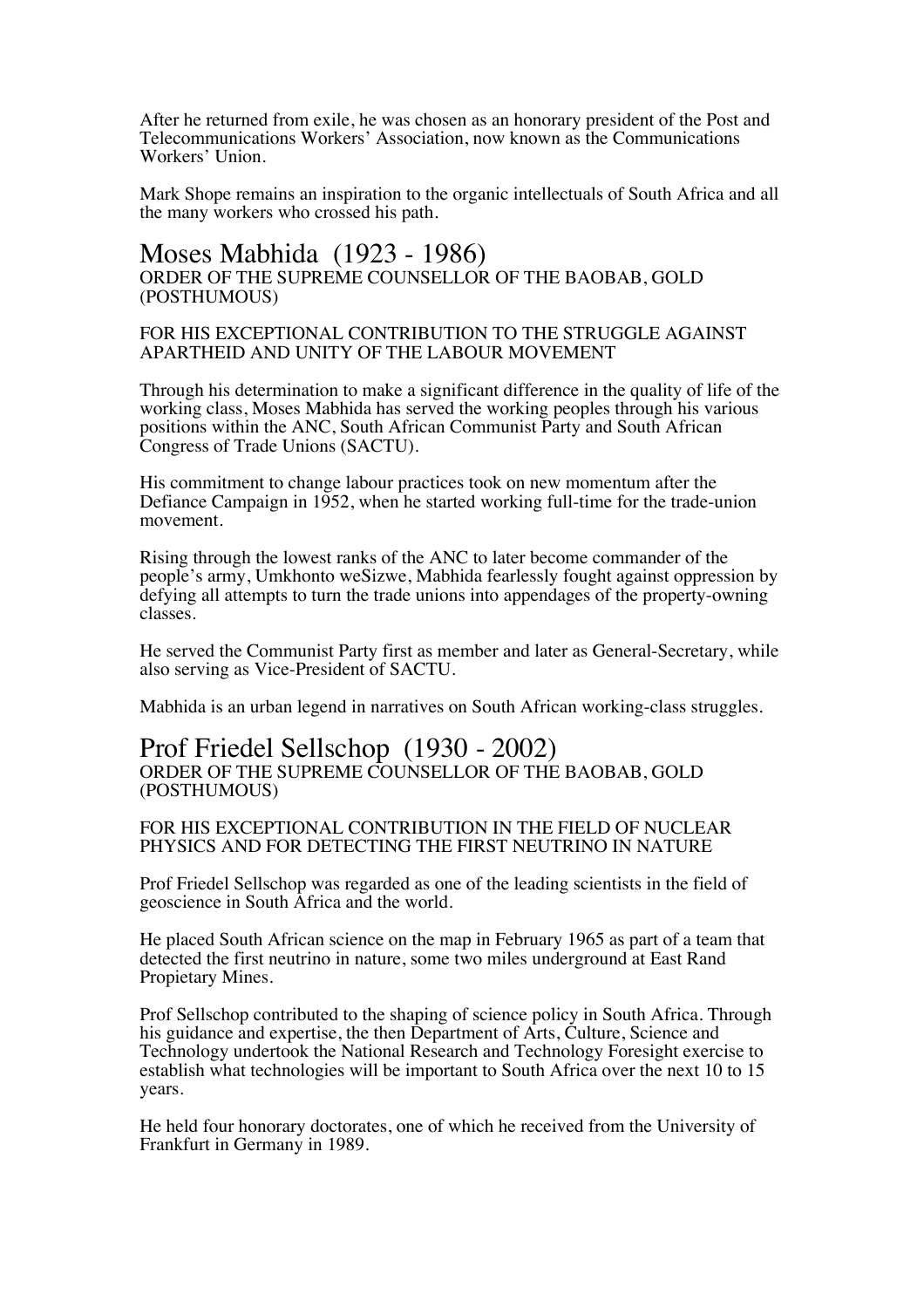### Judge Ismail Mohomed (1930 - 2000) ORDER OF THE SUPREME COUNSELLOR OF THE BAOBAB, GOLD (POSTHUMOUS)

#### FOR EXCEPTIONAL SERVICE IN LAW, CONSTITUTIONAL MATTERS AND HUMAN RIGHTS

For nearly 35 years as advocate and later judge, Prof Ismail Mahomed fought for change in South Africa's legal and human-rights landscape.

Through commitment and a deep love for justice, this jurist became the first black person to receive silk in South Africa's judicial system.

A patriot but also a child of the African continent, Justice Mahomed also served in neighbouring countries while being in exile. He was Judge of the Appeal Court Division in Swaziland and later President of the Lesotho Court of Appeal.

In 1991, after returning to South Africa, he once again became the first black person to serve in the highly esteemed and powerful position of permanent Supreme Court Judge.

### Marinus Daling (1948 - 2002) ORDER OF THE SUPREME COUNSELLOR OF THE BAOBAB, GOLD (POSTHUMOUS)

FOR HIS EXCEPTIONAL SERVICE IN THE DEVELOPMENT OF BUSINESS IN SOUTH AFRICA, THE EMPOWERMENT OF BLACK BUSINESS AND FOR TURNING SANLAM INTO A FOCUSED COMPANY

The legacy of what Marinus Daling did for Sanlam, its shareholders, clients and the economic community of South Africa lives on even after his passing. The demutualisation of Sanlam in 1998 led to some two million clients being empowered as shareholders.

He succeeded in turning Sanlam into a focused and streamlined company able to compete with the biggest and toughest in the world.

His belief in empowering people of all walks of life was evident in the many large corporate deals that Sanlam closed. The partnerships it formed with black empowerment companies such as Metropolitan and Nail are still shining examples of a changing corporate South Africa.

### Dr Adelaide Tambo ORDER OF THE SUPREME COUNSELLOR OF THE BAOBAB, GOLD

### FOR HER EXCEPTIONAL COMMITMENT TO THE STRUGGLE AGAINST APARTHEID AND COMMUNITY-BUILDING

A true 'mother and care-giver' to the needy and destitute, Dr Adelaide Tambo has never ceased to contribute meaningfully to the betterment of especially women and children.

She started her career as a registered nurse and midwife at Baragwanath Hospital and various other 'non-European' hospitals. In 1960, she left South Africa to join and provide support to her equally famous husband, Dr Oliver Tambo, in exile.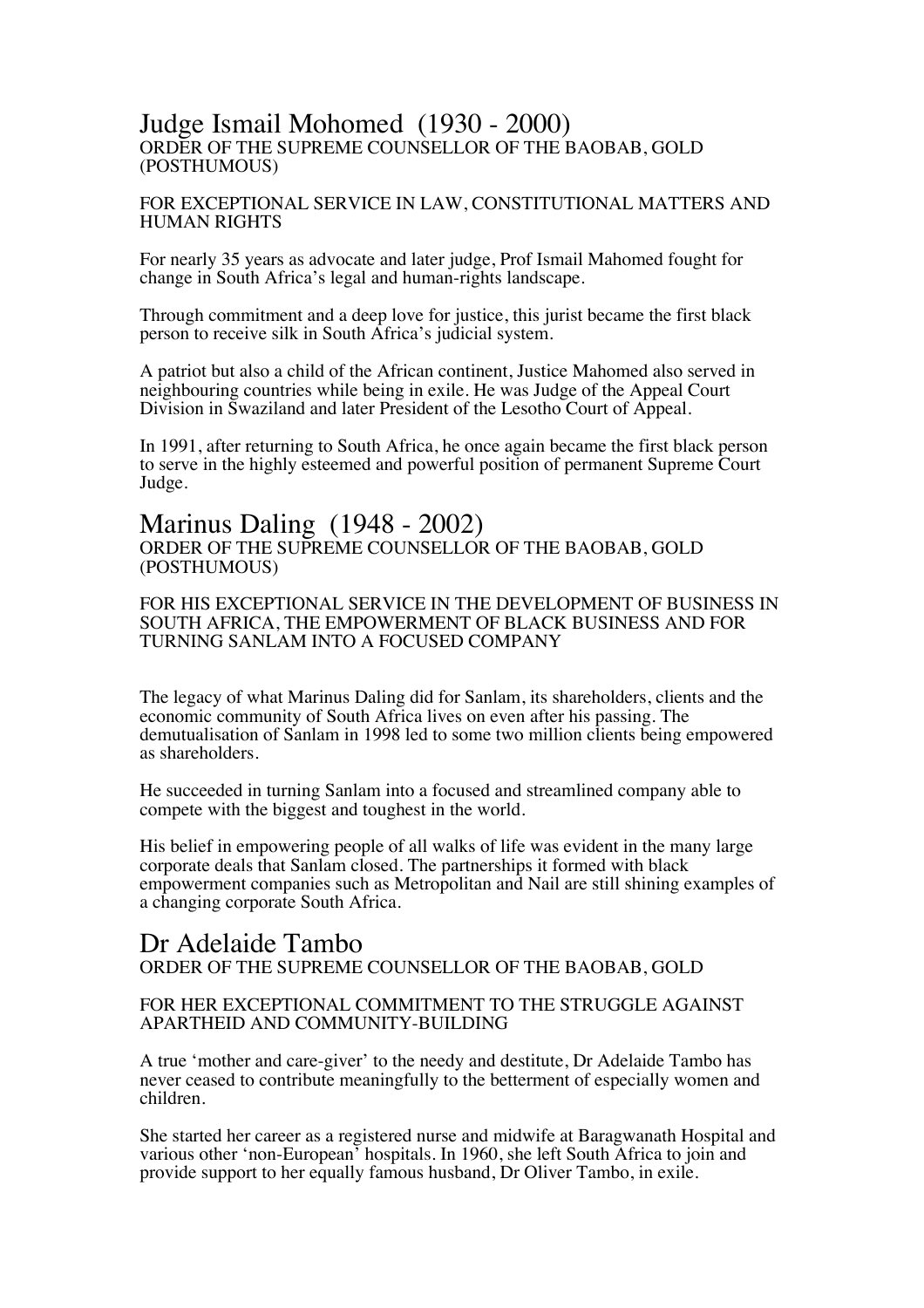Dedicated to improving the plight of women in the country on her return to South Africa, she became treasurer of the ANC Women's League.

Dr Tambo served on the Portfolio Committees of Housing, Health and Welfare when she was in Parliament.

She is a recipient of many prestigious awards.

# Dr S. M. Motsuenyane ORDER OF THE SUPREME COUNSELLOR OF THE BAOBAB, GOLD

#### FOR HIS EXCEPTIONAL CONTRIBUTION TO THE DEVELOPMENT OF AND SUPPORT FOR BLACK BUSINESS

Dr Sam Motsuenyane was president of the largest and best-known African business organisation, the National African Federated Chamber of Commerce (NAFCOC) in the 1970s and 1980s. He played a significant role in the development of black business in South Africa, and has received several awards, among others, the Sowetan Business Award, Harvard Business Club Award, the Sunday Times Business Award, Free Market Award and several awards from the NAFCOC Regional Chambers.

# Prof Tamsanga W. Kambule

ORDER OF THE SUPREME COUNSELLOR OF THE BAOBAB, GOLD

#### FOR HIS EXCEPTIONAL CONTRIBUTION TO MATHEMATICS AND HUMAN DEVELOPMENT

Professor Thamsanga Khambule has, in his long career as educationist in Soweto, influenced and shaped the minds of many great South Africans, including Nobel Peace Prize winner Desmond Tutu and South African soccer legend Kaizer Motaung.

Khambule inspired students and educators and instilled the importance of mathematics in them during his time as school principal in Orlando High and as principal of Pace College in Soweto.

He is commended for his dedication towards educating both black and white people in South Africa.

## Chief Justice Arthur Chaskalson ORDER OF THE SUPREME COUNSELLOR OF THE BAOBAB, GOLD

### FOR HIS EXCEPTIONAL SERVICE TO LAW, CONSTITUTIONAL MATTERS AND HUMAN RIGHTS

As Chief Justice of South Africa, first President of South Africa's new Constitutional Court (CC) and key advisor to the adoption of the transitional Constitution of South Africa in 1993, Justice Arthur Chaskalson is one of the authors of a changing judiciary in South Africa.

During his career at the Bar he appeared as counsel on behalf of members of the liberation movements in several major political trials, including the Rivonia Trial in 1963/1964 during which former President Nelson Mandela and other leaders of the ANC were convicted and sentenced to life imprisonment.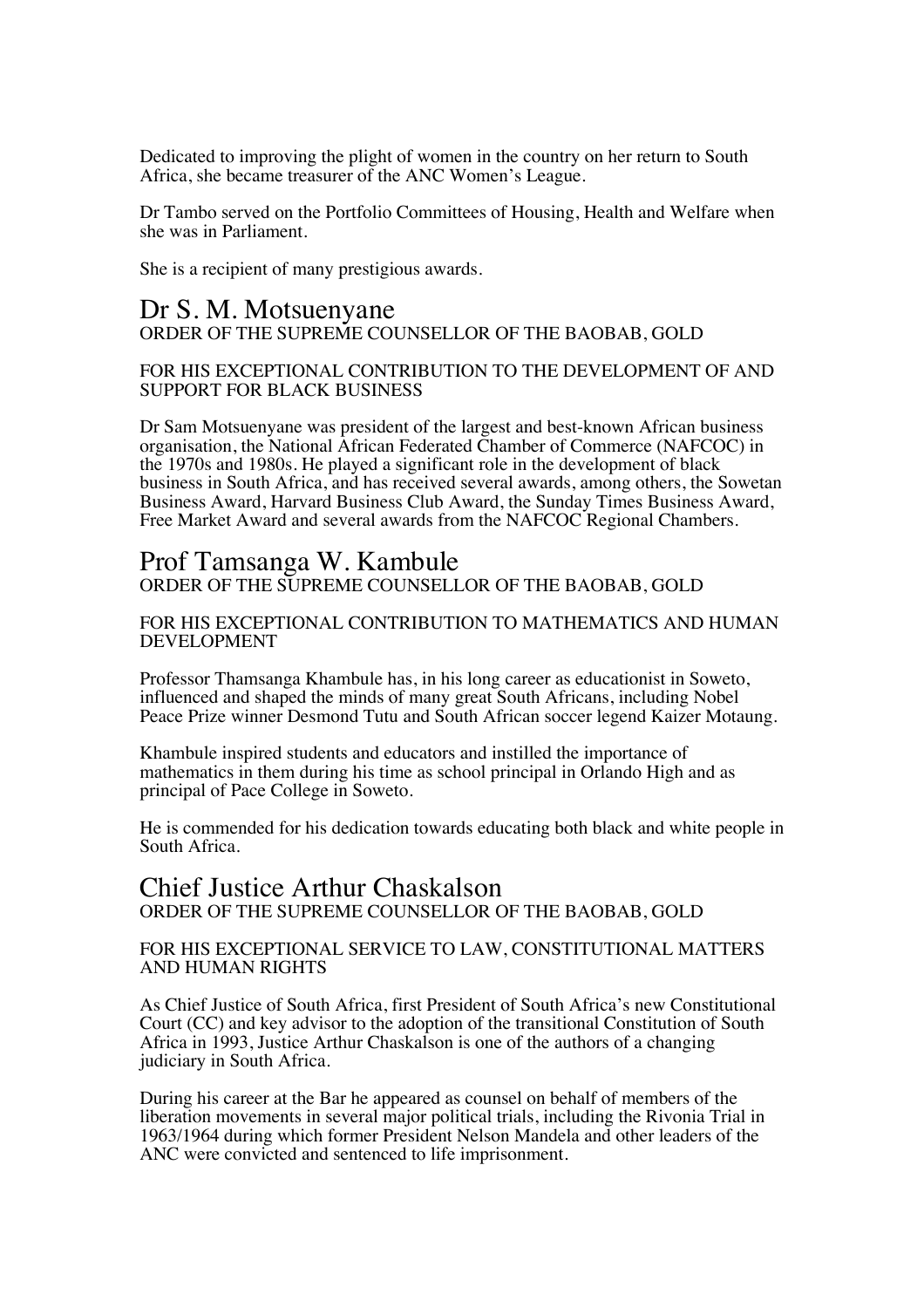In 1978, he helped establish the Legal Resources Centre, a non-profit organisation, which sought to use law to pursue justice and human rights in South Africa, and was its director from 1978 until 1993.

In June 1994, he was appointed the first President of South Africa's new CC and on 22 November 2001 he became the Chief Justice of South Africa.

# Olof Palme (1927 - 1986) ORDER OF THE COMPANIONS OF O.R. TAMBO, GOLD (POSTHUMOUS)

### FOR HIS EXCEPTIONAL CONTRIBUTION IN THE STRUGGLE AGAINST APARTHEID AND FOR A JUST WORLD

Olof Palme, the late Swedish Prime Minister, was a friend of South Africa. And as a friend, he always made himself available to the people of South Africa during some of the country's most testing times.

Those old enough will remember the devastating effects of the Sharpeville massacre on the psyche of the South African people. Those who remember will recall the benevolent efforts of the Nordic people when they formed the Swedish International Development Authority as a scholarship programme for South African refugees.

Among those gracious people was Olof Palme. He was with us during the aftermath of the Soweto killings in 1976.

It is Palme who was instrumental in obtaining a firm commitment from the Socialist International in support of the African liberation struggle, while constantly challenging the major western powers which continued to undermine international action against the apartheid state.

The entire African continent is indebted to this great leader of the Swedish people. Olof Palme continued till the end of his life to mobilise action for the emancipation of Africa. His last major address was to the Swedish Peoples' Parliament against apartheid, a week before he was assassinated. He concluded it with a call that 'we must live up to our responsibility for bringing this repulsive system (of apartheid) to an end'.

# Mahatma Ghandi (1869 - 1948) ORDER OF THE COMPANIONS OF O.R. TAMBO, GOLD (POSTHUMOUS)

#### FOR HIS EXCEPTIONAL CONTRIBUTION IN THE STRUGGLE AGAINST APARTHEID IN SOUTH AFRICA AND FOR A JUST WORLD

Mohandas Karamchand Gandhi was born on 2 October 1869, at Porbandar, a small town on the western coast of India, which was then one of the many tiny states in Kathiawar.

His Satyagraha began in earnest in South Africa when he arrived on the coast of KwaZulu-Natal as a mere 24-year-old who later shaped the destinies of generations to come. Mahatma Gandhi lived for 21 years in South Africa. It is a great honour and privilege that his life should be so intimately linked to the history of the freedom struggle in South Africa.

Gandhi's resilient but peaceful opposition to oppression and all forms of discrimination is known and celebrated the world over.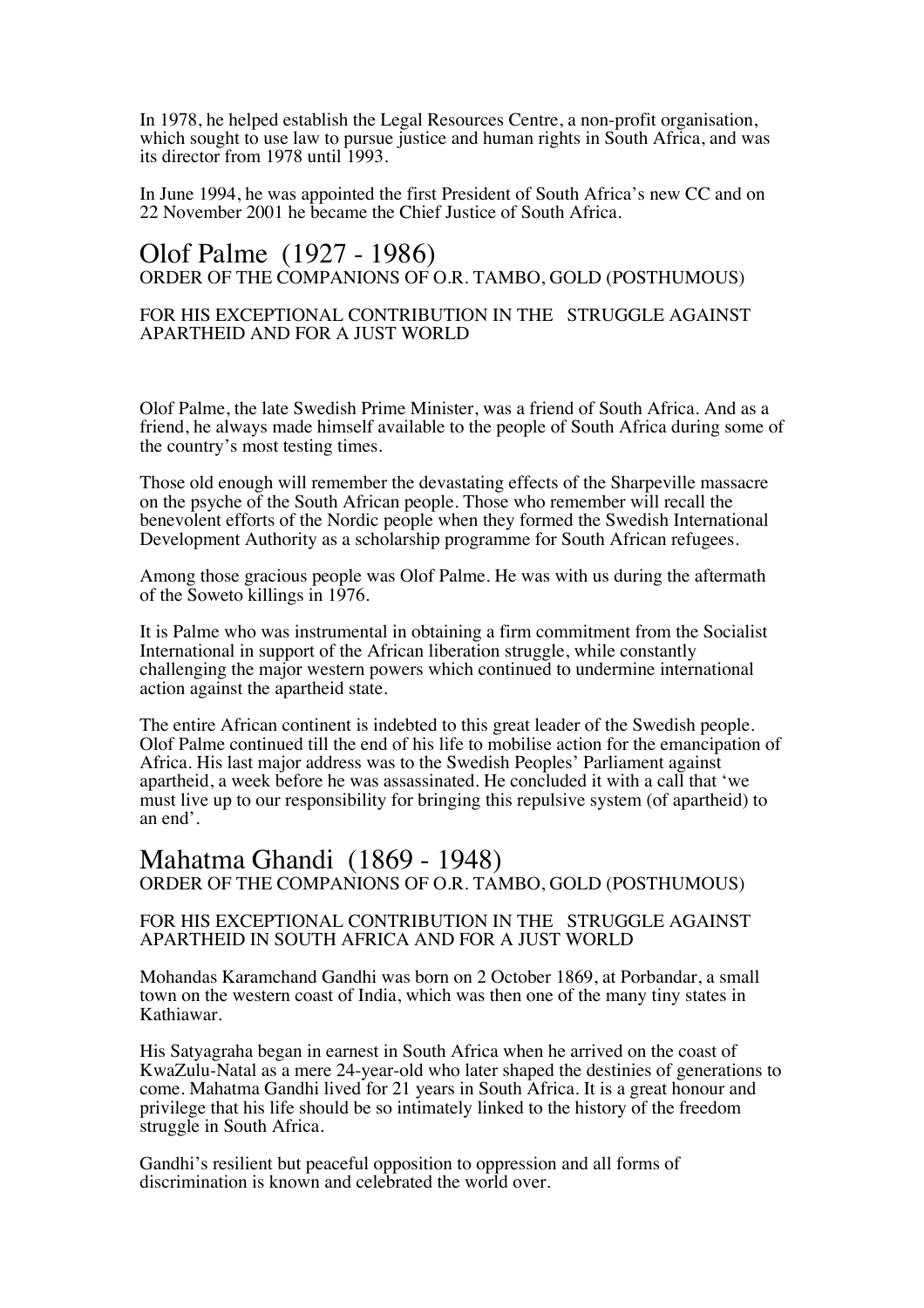# Dr Kenneth David Kaunda ORDER OF THE COMPANIONS OF O.R. TAMBO, GOLD

### FOR HIS EXCEPTIONAL CONTRIBUTION TO THE STRUGGLE AGAINST APARTHEID AND FOR JUSTICE IN THE SOUTHERN AFRICAN REGION

Born in April 1924 at Lubwa Mission in the Northern Province of the Republic of Zambia, Kenneth Kaunda became President of the Republic of Zambia in October 1954.

Kaunda started playing a continental role in 1963 when he became President of the Pan-African Freedom Movement for east, central and southern Africa. He extended his influence to the global level after Zambia's independence, becoming chairman of the Organisation of African Unity from 1970 – 1971 and from 1987 – 1988.

A great friend of the South African liberation struggle, he was very attached to veterans of the liberation movement such as Oliver Tambo, Walter Sisulu and Chris Hani. He maintained his support for the liberation movements despite Pretoria's policy aimed at destabilising governments in the region.

In 1991, he founded the Kenneth Kaunda Peace Foundation dedicated to the establishment of peace and conflict resolution on the continent. KK, as he is fondly known, is now devoting his life to fight HIV/AIDS in Africa

## Hamilton Naki ORDER OF MAPUNGUBWE, BRONZE

### FOR HIS OUTSTANDING CONTRIBUTION TO DISSECTING AND TRANSPLANTING ORGANS

Hamilton Naki started off at the age of 14 as a gardener at UCT. He was later asked by Dr Robert Goetz to assist in the new surgical laboratory where he learned to anaesthetise dogs for research purposes. anaesthetise dogs for research

When Goetz left, Hamilton became both the surgical and the anaesthetic research assistant for several years. Then came Hamilton's second break. Christiaan Barnard, a young cardiac surgeon, began to introduce to South Africa the new techniques of open-heart surgery and cardiopulmonary bypass surgery, which he had studied in the US. His anesthetist was Naki.

In 1967, the first heart transplantation in the world was performed in Cape Town bringing South Africa, the UCT, and the J.S. Marais Laboratory international attention. One of the people closest to Barnard was Naki, then principal surgical assistant of the laboratory.

He later transferred to the J.S. Marais Laboratory where he did research into liver transplants. Despite his limited conventional education (standard 6) he had an amazing ability to learn anatomical names and recognise anomalies.

He lives near Langa where he continues to touch hearts with his community work.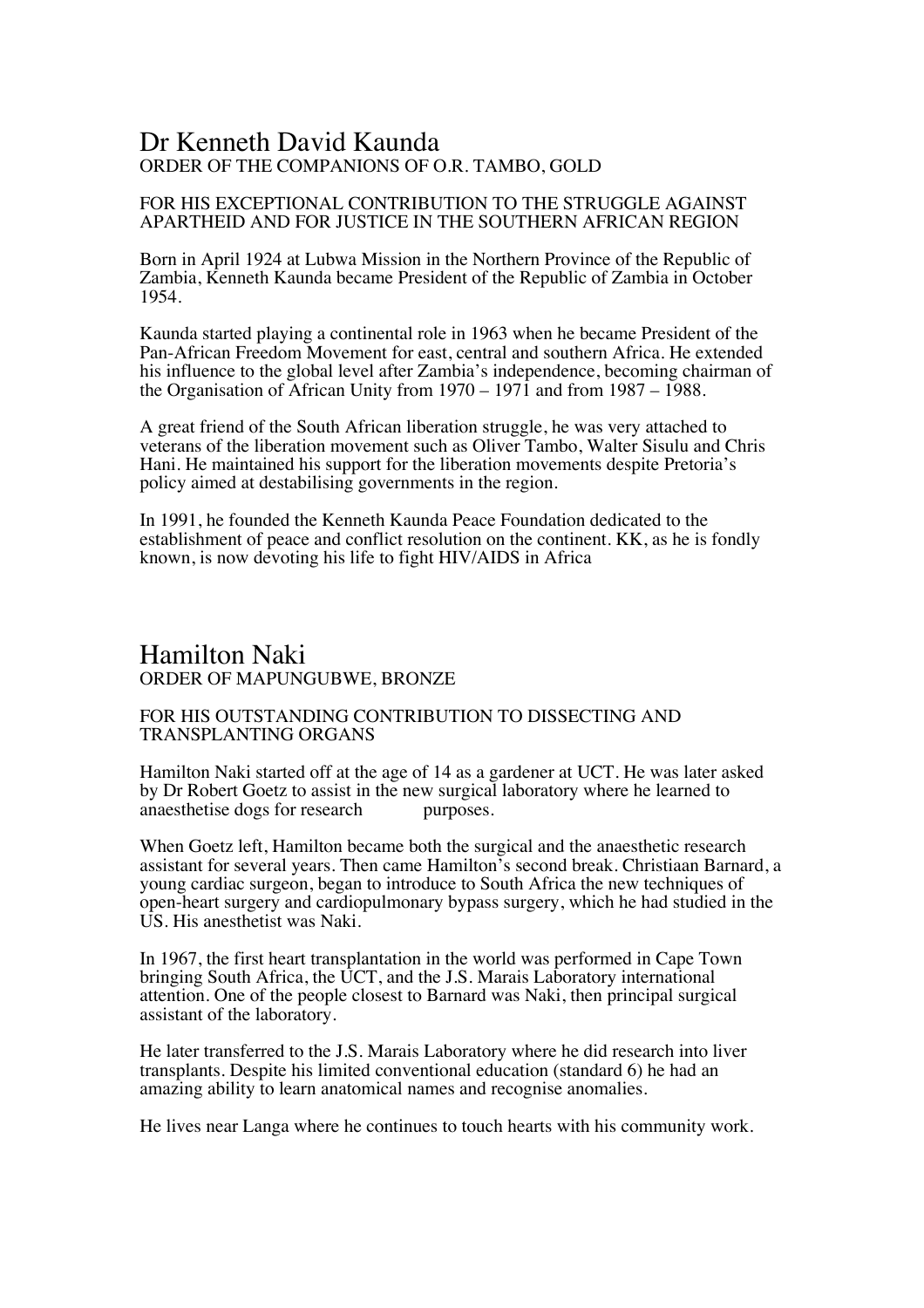# Prof Peter Beighton ORDER OF MAPUNGUBWE, BRONZE

### FOR HIS OUTSTANDING WORK ON AND ACHIEVEMENTS IN THE GENETICS OF INHERITED DISEASE

The rare talents of rare human beings are readily recognised and rewarded by the world. Such is the case with the extraordinary contributions of Prof Peter Beighton. The accolades speak for themselves: Fellow and former Vice-President of the Royal Society of South Africa, former Chairman of the South African Human Genetics Society, Professor of Human Genetics at UCT, Director of the Medical Research Council's Research Unit for Medical Genetics, editor of McKusick's Heritable Disorders of Connective Tissue, etc.

The list is long and so also is the prestige of this distinguished scientist and human being.

# Sir Basil Schonland (1896 - 1972) ORDER OF MAPUNGUBWE, GOLD (POSTHUMOUS)

FOR HIS EXCELLENT ACHIEVEMENTS AS A PHYSICIST AND FOUNDER PRESIDENT OF THE COUNCIL FOR SCIENTIFIC AND INDUSTRIAL RESEARCH (CSIR)

South Africa's scientist of the 20th century, was the physicist who unraveled the mysteries of lightning. His name was Basil Schonland.

Born and reared in Grahamstown, Schonland was a graduate of Rhodes and Cambridge universities. He later became Chancellor of Rhodes University.

He did sterling scientific work during the Second World War and was later appointed by Prime Minister Jan Smuts as founding President of the CSIR (1945 – 1950). He established his own research institute, the Bernard Price Institute of Geophysical Research, at the University of the Witwatersrand and played a key role in South Africa's independent development of radar during the War.

Sir Basil Schonland became Director (1958 – 1961) of the United Kingdom's (UK) atomic energy research establishment at Harwell.

And now, in a time of peace, Sir Basil Schonland remains a guiding light for the innovative spirit of a South Africa moving in lightning speed from darkness to light.

# Prof Allan M. Cormack (1924 - 1998) ORDER OF MAPUNGUBWE, GOLD (POSTHUMOUS)

#### FOR HIS ACHIEVEMENTS IN CAT-SCANNING

Born in Johannesburg in 1924, Prof Allan M. Cormack completed his Bachelor and Masters degrees at the University of Cape Town (UCT) and became a research student at St John's College, Cambridge.

In 1950, he returned to UCT as a lecturer and, in 1956, became interested in a procedure now known as CAT-scanning.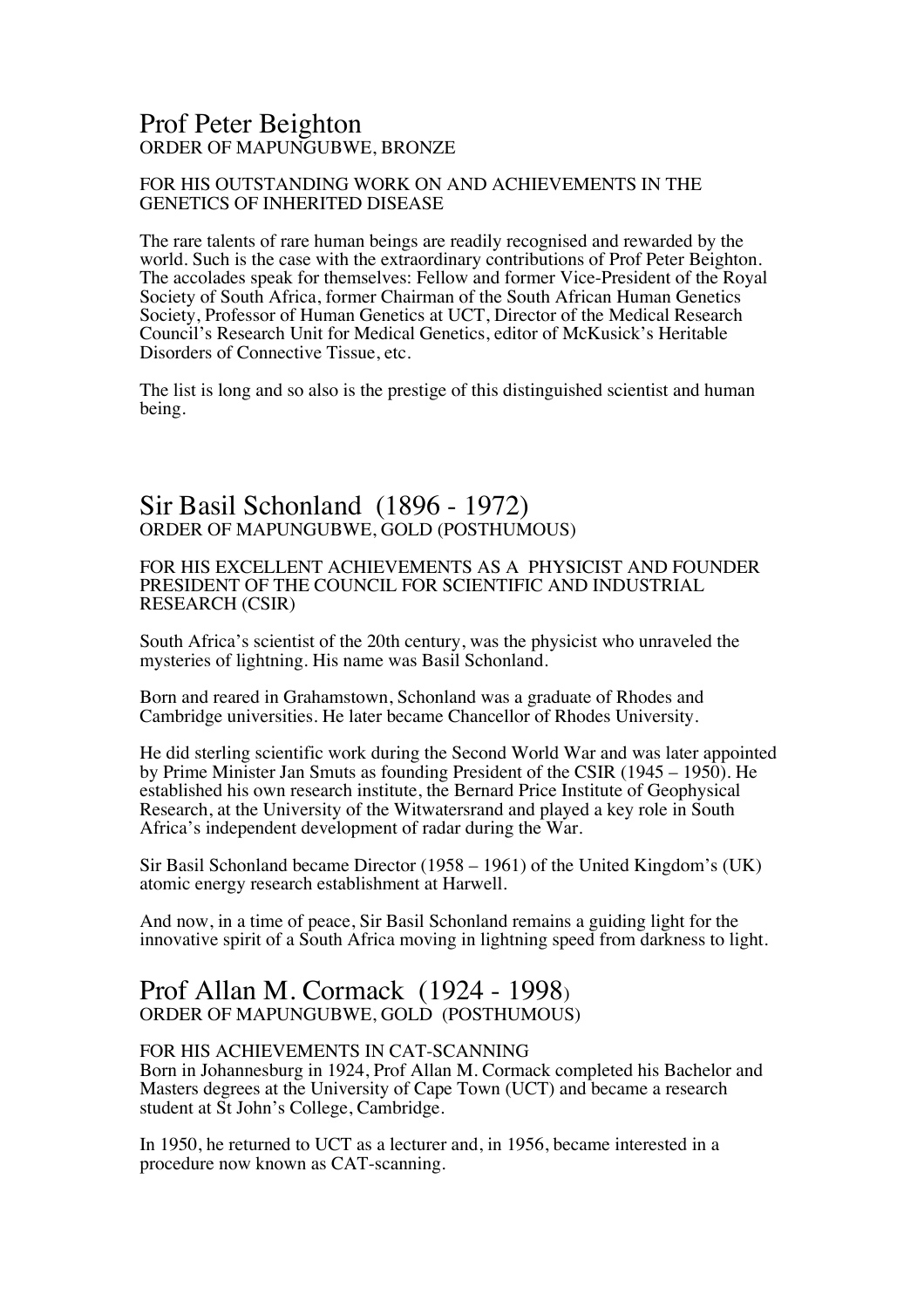Because his main interest was in nuclear and particle physics, he researched CAT-<br>scanning only when time permitted. In 1964, he published the results of his work with<br>little response. In 1970, he became aware of new devel scanning, and started to devote most of his time exploring this important procedure.

This great South African was professor of physics at Tufts University in the United States (US).

### Frederik Willem de Klerk ORDER OF MAPUNGUBWE, GOLD IN HONOUR OF HIS EXCEPTIONAL CONTRIBUTION TO THE PROCESS OF PEACE, NATIONAL RECONCILIATION AND NATION-BUILDING IN THE

Frederik Willem De Klerk, South Africa's last President elected under the system of apartheid, worked with former President Nelson Mandela in the transformation that ended the nation's era of white minority rule.

Early in his office, former President De Klerk began dismantling many of the provisions of apartheid and setting the stage for the first democratic election in 1994.

In February 1990, he lifted a 30-year ban on the ANC and other liberation movements and released Nelson Mandela after 27 years in prison. In 1993, he and Mandela agreed on a timetable for the transition to a non-racial and democratic state. The two leaders were awarded the Nobel Peace Prize in December 1993.

# Dr Nelson Rolihlahla Mandela

REPUBLIC OF SOUTH AFRICA

ORDER OF MAPUNGUBWE, PLATINUM FOR HIS EXCEPTIONAL CONTRIBUTION TO THE LIBERATION STRUGGLE, NATIONAL RECONCILIATION AND NATION-BUILDING IN THE REPUBLIC OF SOUTH AFRICA

The life, times and achievements of Nelson Rolihlahla Mandela belong in books and have made him a legend.

Born in the humble village of Qunu in the Eastern Cape, the former President of South Africa and the African National Congress (ANC) has made a major contribution to rewriting the history of this country in favour of the poor and the marginalised.

His life is a source of inspiration not only for the freedom-loving people of this nation but for all those who believe in human dignity all over the world.

Jailed in 1964 for his opposition against apartheid, Madiba as he is affectionately known, was released in 1991. After being elected President in 1994, he led his country through a peaceful transition cited by the world as a miracle.

As the first President of a new democracy, Mandela captured the souls, imagination and affection of every South African. And as a statesman, the ex-political prisoner has become one of the most revered icons of international peace and human rights.

He is joint recipient of the Nobel Peace Prize with former President FW De Klerk.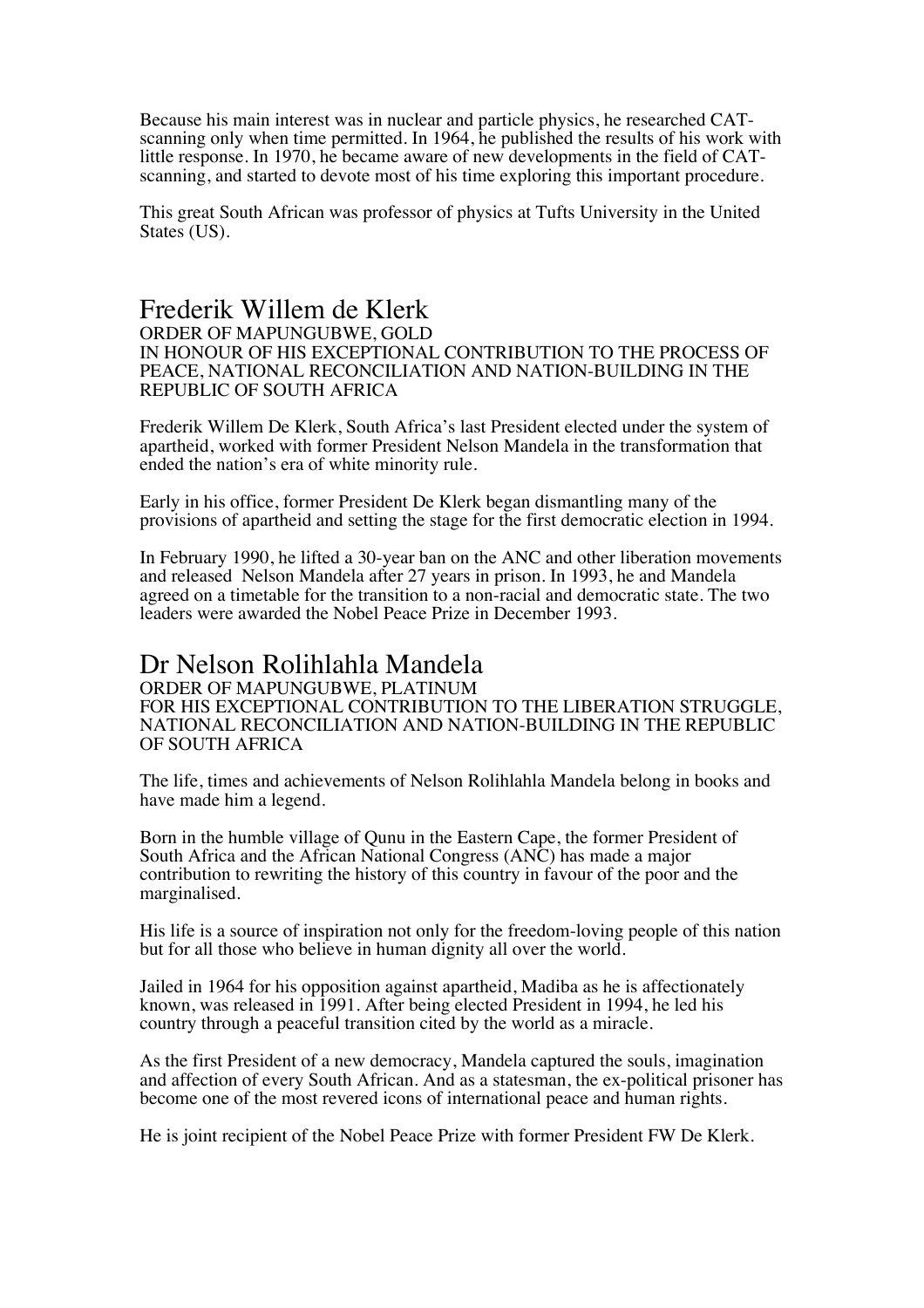Former President Nelson Mandela lives in Qunu when he is not busy doing what he does best: making sure that the interests of the poor remain high on the agenda.

# National Orders of South Africa **HISTORY**

The birth of a new non-racial and non-sexist democracy in South Africa necessitated a critical review of the system of national orders. The previous system consisted of one decoration and four orders whose symbolic aesthetic was representative of the past.

Seeking to move away from the past, in May 1998, the newly instituted President's Advisory Council on National Orders was given the task and responsibility to review the system of national orders and awards. To implement the task, a technical committee was constituted which embarked on an extensive and inclusive research process that involved public consultations, interviews with stakeholders on a national scale, group discussions focusing on alternative systems, the commissioning of historical research and the gathering of jewelry and medal designers to design new medals through a design brief.

As part of this process, the then Department of Arts, Culture, Science and Technology in co-operation with the Government Communication and Information System investigated further symbols and symbolism in an attempt to capture the essence of a new aesthetic that will reflect the spirit of a new country. A panel of academics and specialists versed in indigenous symbols and symbolism was asked to identify key factors and elements that denote the collective and inclusive history and experience of Africa with South Africa as the main point of reference. The collective end result of this process resulted in the commissioning and ultimate design of the new national orders.

### **NATIONAL ORDERS**

National orders are the highest awards that a country, through its President, bestows on its citizens and eminent foreign nationals.The President as the fount (holder, cradle, main source) of honour in the country bestows these orders and decorations and is assisted by the Director-General in the Presidency, who is the Chancellor of National Orders, and the Advisory Council on National Orders, in the execution of this responsibility.

### **CONTEXT**

South Africa has taken many strides away from its past of exclusion and discrimination on the basis of sex, colour and creed. The country has been steadily moving forward in a direction that reasserts our humanity. In this march towards humanity, a new culture of human rights and a respect for the dignity of the human spirit have become characteristics of South Africa.

One of the symbolic moments of the exodus from the past was the raising of the new flag in 1994. This moment aptly affirmed the pride and dignity of an unfolding country and a celebration of humanity. Another was the unveiling of a new Coat of Arms on 27 April 2000 that embraced the collective historical essence of the people of the country. In so doing, a new aesthetic that takes consideration of Africa and her symbols became part of the new culture that informs a South African rebirth.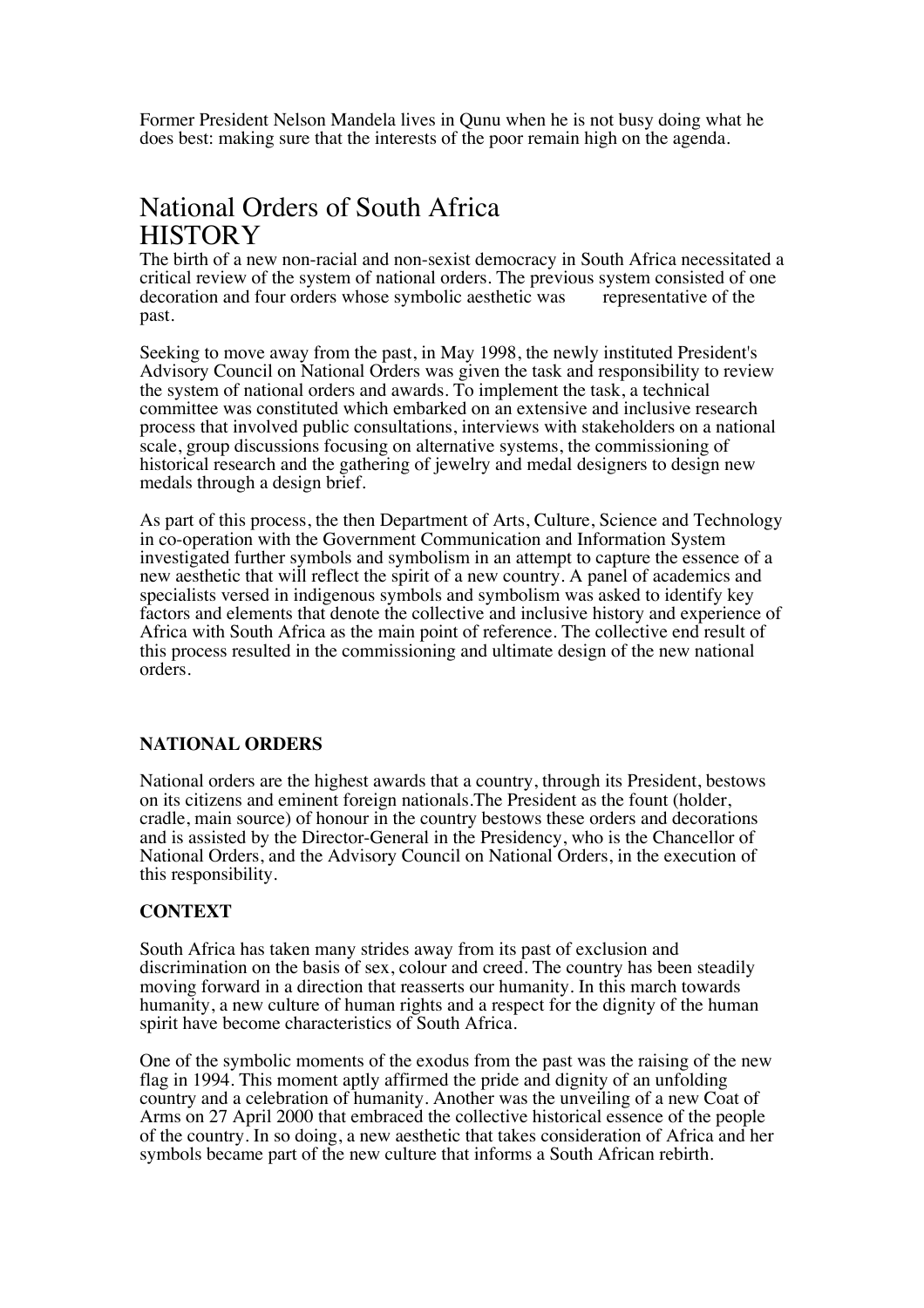The new national orders have been conceived in the spirit of that rebirth.

The three different new national orders are:

# The Order of Mapungubwe

This Order is to be awarded to South African citizens for excellence and exceptional achievement.

### **ORGANISATION**

This Order can be awarded in three Classes: Class  $1 =$  The Platinum Order of Mapungubwe (Platinum) Class  $2 =$  The Gold Order of Mapungubwe (Gold) Class  $3 =$  The Bronze Order of Mapungubwe (Bronze).

### **SYMBOLISM / DESIGN ELEMENTS**

### **CENTRAL MOTIF / SYMBOLISM**

Mapungubwe: The Mapungubwe Kingdom existed in the northern corner of South Africa a millennium ago. The Kingdom had a sophisticated state system and developed agriculture and a mining and metallurgy industry. The Kingdom developed agriculture and a mining and metallurgy industry. traded with countries as far as China. During its time, it represented excellence in human thought and ingenuity.

### **ELEMENTS**

Four corners of the globe – symbolise the achievements of South Africans all over the world.

Rising sun – the new dawn emerging from Africa.

Mapungubwe hill – forms the background; a sandstone hill on mudstone deposit in an arid subtropical area with erratic summer rains. Excavations showed that excellence grew out of the most difficult natural circumstances.

Mapungubwe rhino – the now most well-known artifact found in a grave at the excavation site, a gold-plated figurine formed around a soft core, probably sculpted wood, testimony to the excellence of human resourcefulness present in the Kingdom. Mapungubwe scepter – emerging from the gold melting pot on either side; another of the artifacts found in a grave at the excavation site.

Decorated gold melting pot – the basic symmetric forms on the overflowing gold melting pot symbolise the abundance of excellence, science and creativity, abundance of excellence, science and creativity, testimony to the earliest achievements in metallurgy.

Furnace – the purifying and life sustaining properties of fire, employed since the Iron Age, to advance development and excellence in societies and communities.

# **The Order of the Baobab**

This Order is to be awarded to South African citizens for distinguished service. The service awarded is well above and beyond the ordinary call of duty. It is an award for exceptional and distinguished contributions in the following categories:

- The struggle for democracy Journalism, literature, arts, culture, sport and music
- Building democracy and human rights Business and the economy
- Nation-building Science, medicine and technological innovation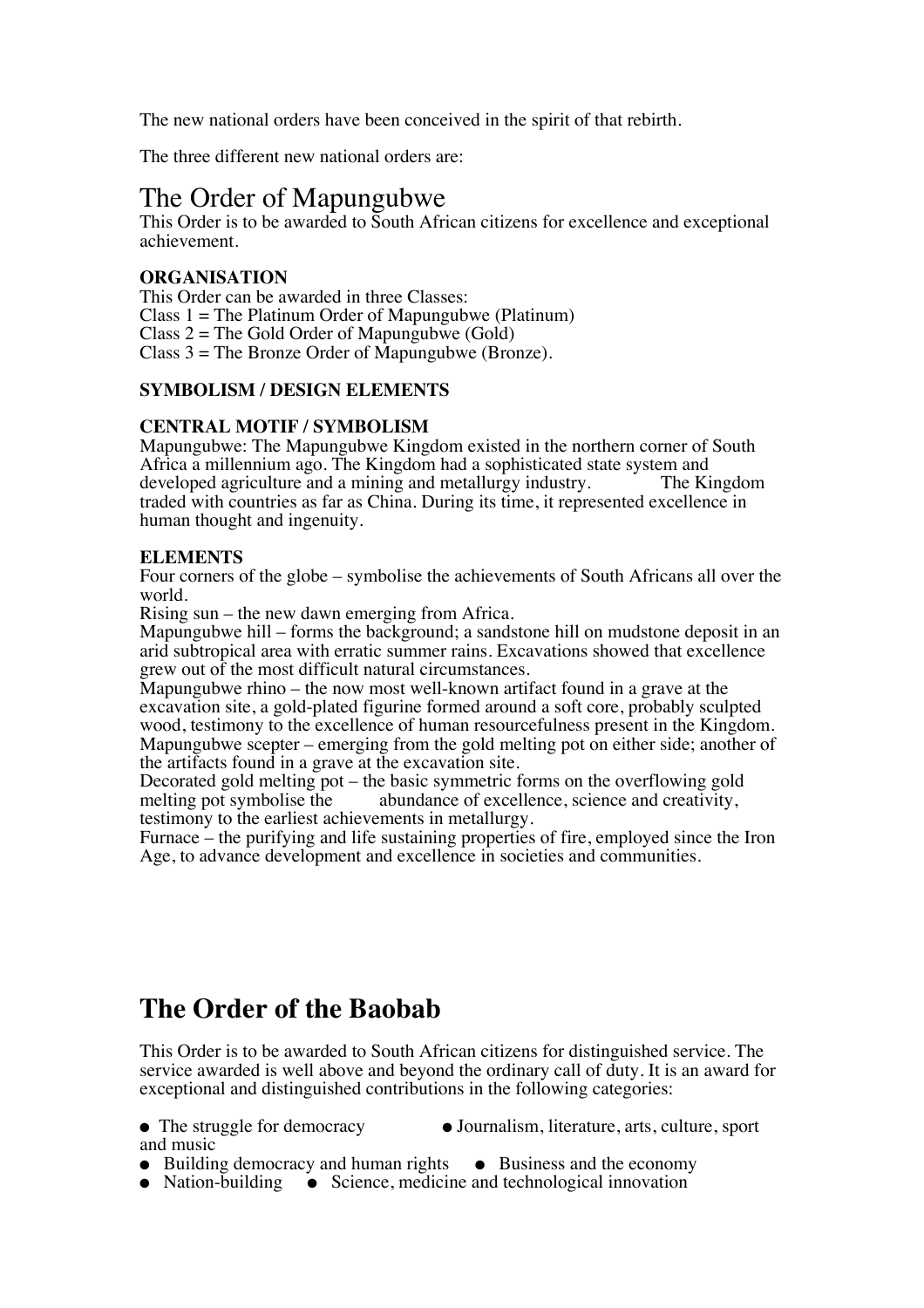● Peace and security ● Community service.

### **ORGANISATION**

This Order can be awarded in three Classes: Class 1 = Supreme Counsellor of the Order of the Baobab (Gold) Class  $2 = Grand$  Counsellor of the Order of the Baobab (Silver) Class 3 = Counsellor of the Order of the Baobab (Bronze).

# **SYMBOLISM / DESIGN ELEMENTS**

## **CENTRAL MOTIF / SYMBOLISM**

This Order finds its inspiration from the Baobab which is a tropical African tree. The origins of the name Baobab is part of the many rich legends and mysteries of Africa. It has probably been more often described than any other tree in Africa for among other things its vitality, and magical and symbolic value to indigenous people. The endurance and tolerance shown by the tree in growing old is reflective of the sustained and exceptional service to South Africa that is awarded by this Order. Similarly the service rendered still ensures the enduring and growing status of South Africa.

The Baobab is an important element in many African agro forestry systems. It provides bark for cloth and rope, fruits for food and fuel, and many other useful products. The familiar, broad and strong protruding root system supports a massive tree commonly known as a place for many important meetings and protection in traditional African societies.

#### **ELEMENTS**

Baobab (Baobab or Adonsonia Digitata) – known for its roots and longevity. Provides not only shade and a place for meetings, but is also central in supporting the communities it is found in.

Nonagon shape – a nine-sided polygon background symbolising the many different areas of possible contribution and service to building a prosperous and advancing nation. The icon is also symbolic of the nine provinces of our country. Exterior organic holding shape – Baobab bark texture finish; the bark is commonly used for the making of mats and hats. used for the making of

# **The Order of the Companions of O.R. Tambo**

This Order is to be awarded to foreign nationals (Heads of State and Government) and other foreign dignitaries. It is to be awarded for friendship shown to South Africa. It is therefore an order of peace, co-operation and active expression of solidarity and support. The Order constitutes an essential pillar of international and multilateral relations.

### **ORGANISATION**

This Order can be awarded in three Classes:

Class 1 = Supreme Companion of O.R. Tambo (Gold)

Class  $2 = Grand Companion of O.R. Tambo (Silver)$ 

Class  $3 =$  Companion of O.R. Tambo (Bronze).

All the awards include four elements: a walking stick, a neck badge, a miniature and a lapel rosette. The last Order consists of three elements: a neck badge, a miniature and a lapel rosette.

#### **SYMBOLISM / DESIGN ELEMENTS**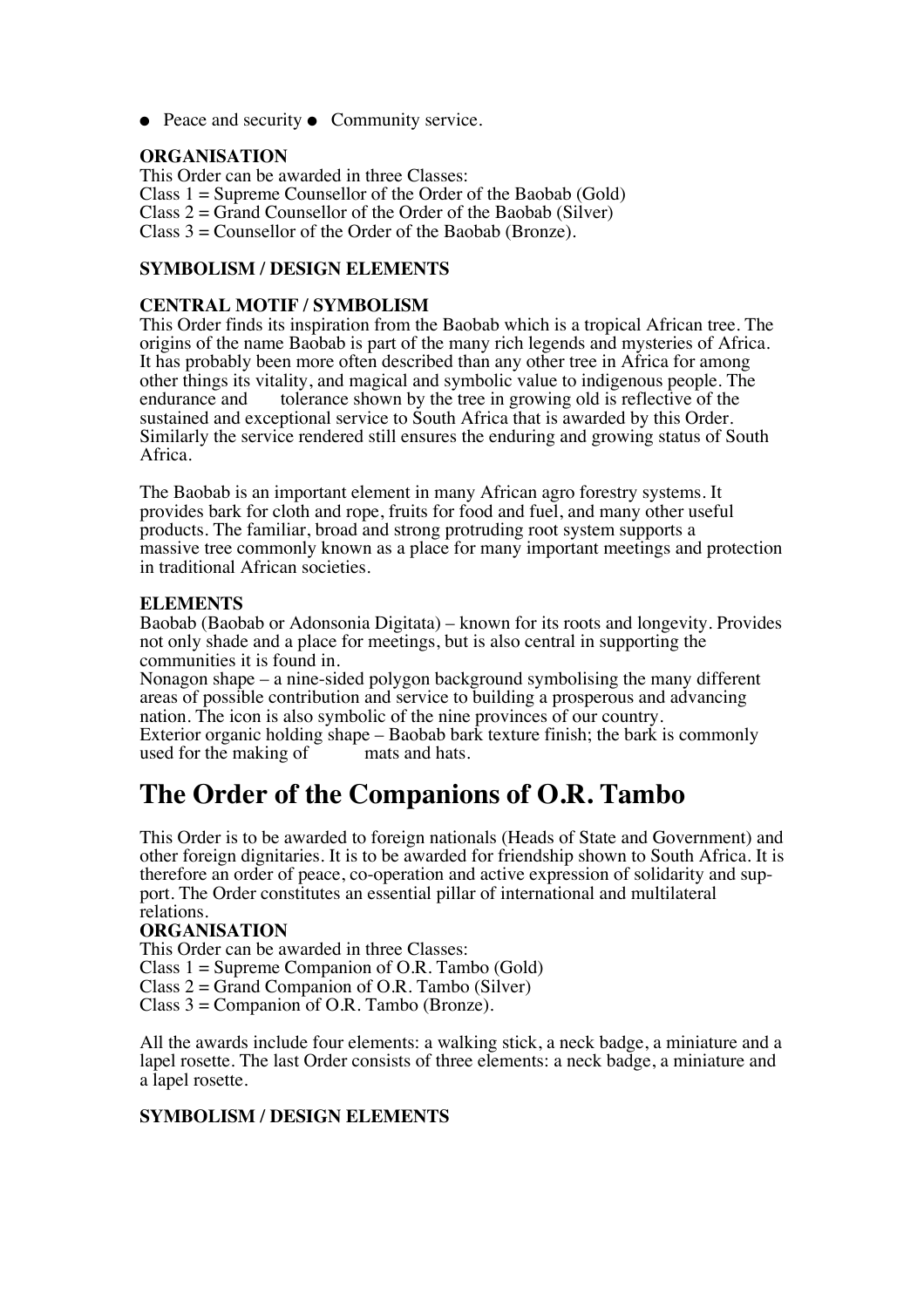### **CENTRAL MOTIF / SYMBOLISM**

O.R. Tambo: Played a major role in the growth and development of the international movement of solidarity against racism and apartheid. He, among other things, established the first missions of the liberation movement in Egypt, Morocco, Ghana and London. This was a modest start to bring the friends of South Africa together throughout the world in a continuous and sustained mobilisation of the international community in support of a free and democratic South Africa and against the evils of racism, oppression and apartheid.

Majola (Mole snake): The snake that visits babies when they are born. It never harms the baby or members of the family and the only friendly way to drive it away is for the mother to squirt it with her own breast milk. It visits the baby to prepare it for a successful and safe adult life. It comes as a friend and protector. The friendship it expresses is not anchored in a benign demonstration of goodwill but rather an active expression of solidarity and striving to support and encourage long-term success of the young and growing members of the human race. The snake lives on in African mythology because of a classical narrative called The wrath of the ancestors by A.C. Jordan. This narrative subverts the conventional notion of a snake as merely venomous and introduces a broader African interpretation that understands the serpent as a friend and a member of a dynamic ecology.

### **ELEMENTS**

Walking stick – carved out of dark, indigenous wood, it is a symbol of appreciation for the support and solidarity shown, and similarly a commitment to support and stand by the recipient in return.

Majola – the watchful eye with hooks at both the top and bottom symbolises recognition of the active expression of solidarity and support for South Africa. A tomoye of four sections – is inspired by the universal ying and yang that speak of a meeting point for diverse spiritual energies.

# Mr Gold Mametja

DESIGNER OF THE NATIONAL ORDERS Gold Mametja has a fortunate name that underpins his talents.

His designs were selected among dozens of other designs submitted after the Government Communication and Information System invited jewellery designers to submit designs for the new national orders. His biography is a long list of achievements since he left Technikon Witwatersrand. These include a series of designs in corporate South Africa including the commemorative gold bars for the Comrades Marathon. Mametja works as an industrial designer at the CSIR in Pretoria. He lives in Kempton Park with his wife and two children.